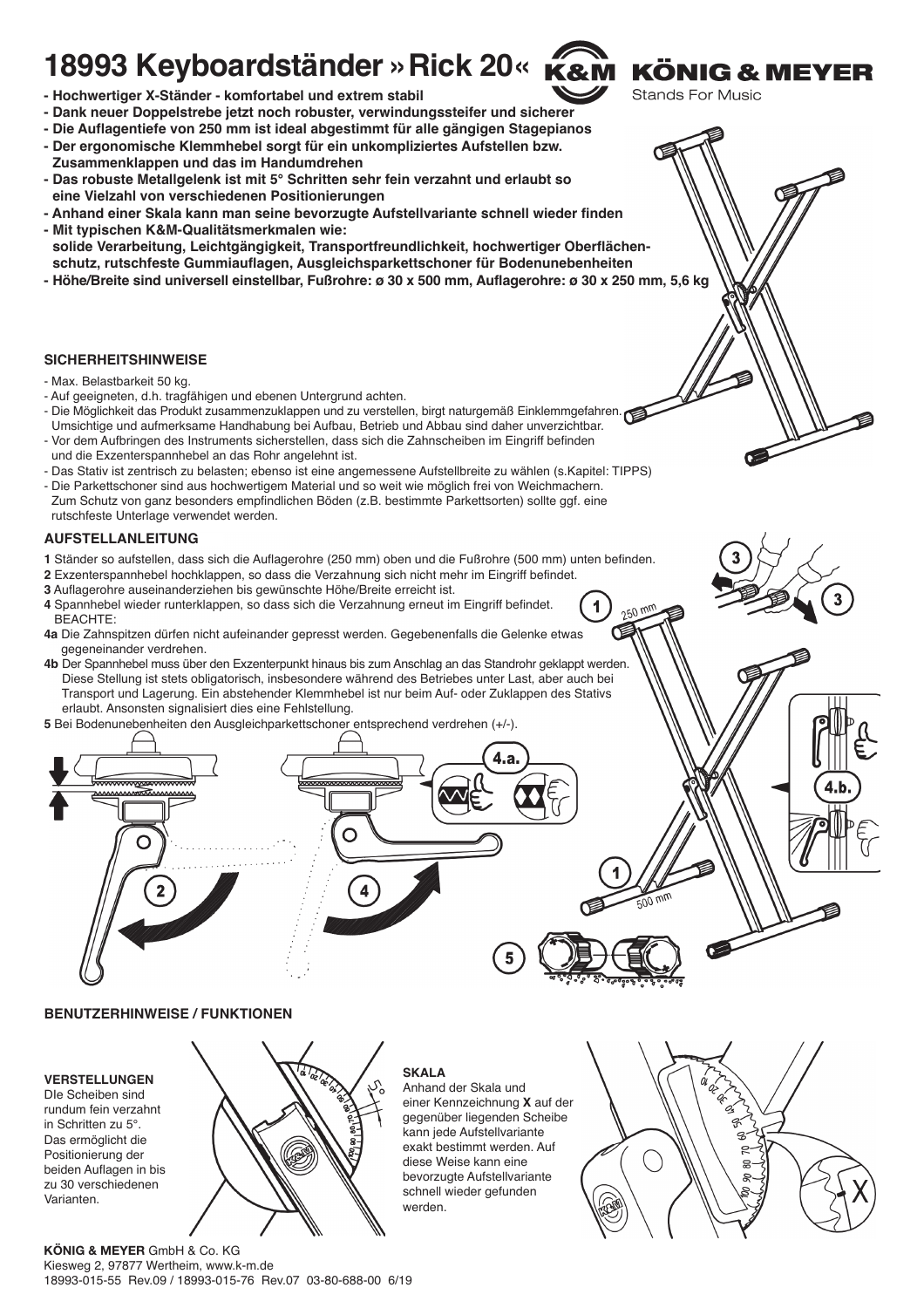# **BENUTZERHINWEISE / FUNKTIONEN**



**TIPPS für sicheren Sitz des Keyboards**

OK: - zentrische Platzierung - angemessene - Überstände

NICHT OK:

- Überstände zu gerine bzw. zu groß

- außermittige - Platzierung



Stagepiano

# **TECHNISCHE DATEN / SPEZIFIKATIONEN**

| Traglast<br>Abmessungen | max. 50 kg<br>Beispiel: Höhe 590 mm x Breite 790 mm<br>Auflagerohr: ø 30 x 250 mm; Fußrohr: ø 30 x 500 mm |
|-------------------------|-----------------------------------------------------------------------------------------------------------|
| Verpackung              | Karton: 1015 x 520 x 105 mm                                                                               |
| Gewicht                 | 5,6 kg                                                                                                    |
| Zubehör                 | Tasche 18959-000-00                                                                                       |



**ABMESSUNGEN**

Transportstellung - (Umkarton)



#### **PRÜFEN, INSTANDHALTEN, REINIGEN**

Bei Wartungsarbeiten auf evtl. Gefährdungen achten (Einklemmen, Anstoßen). Zur Reinigung am besten ein leicht feuchtes Tuch und ein nicht scheuerndes Reinigungsmittel benutzen. **FEHLERSUCHE (F) und BESEITIGUNG (B)**

F: Stativ wackelt auf dem Boden:

- F: B: Ausgleichparkettschoner einstellen, Boden prüfen.
- F: Höhe/Breite des Stativs passt nicht:
	- F: B: Anderen Winkel am Zahngelenk einstellen.
- F: Stagepiano wackelt auf Stativ:
	- F: B: Unterseite des Stagepianos auf Unebenheiten überprüfen.
- B: Breite des Stativs verändern. F: Stagepiano liegt nicht auf Gummis auf:
	- F: B: Stagepiano entsprechend ausrichten.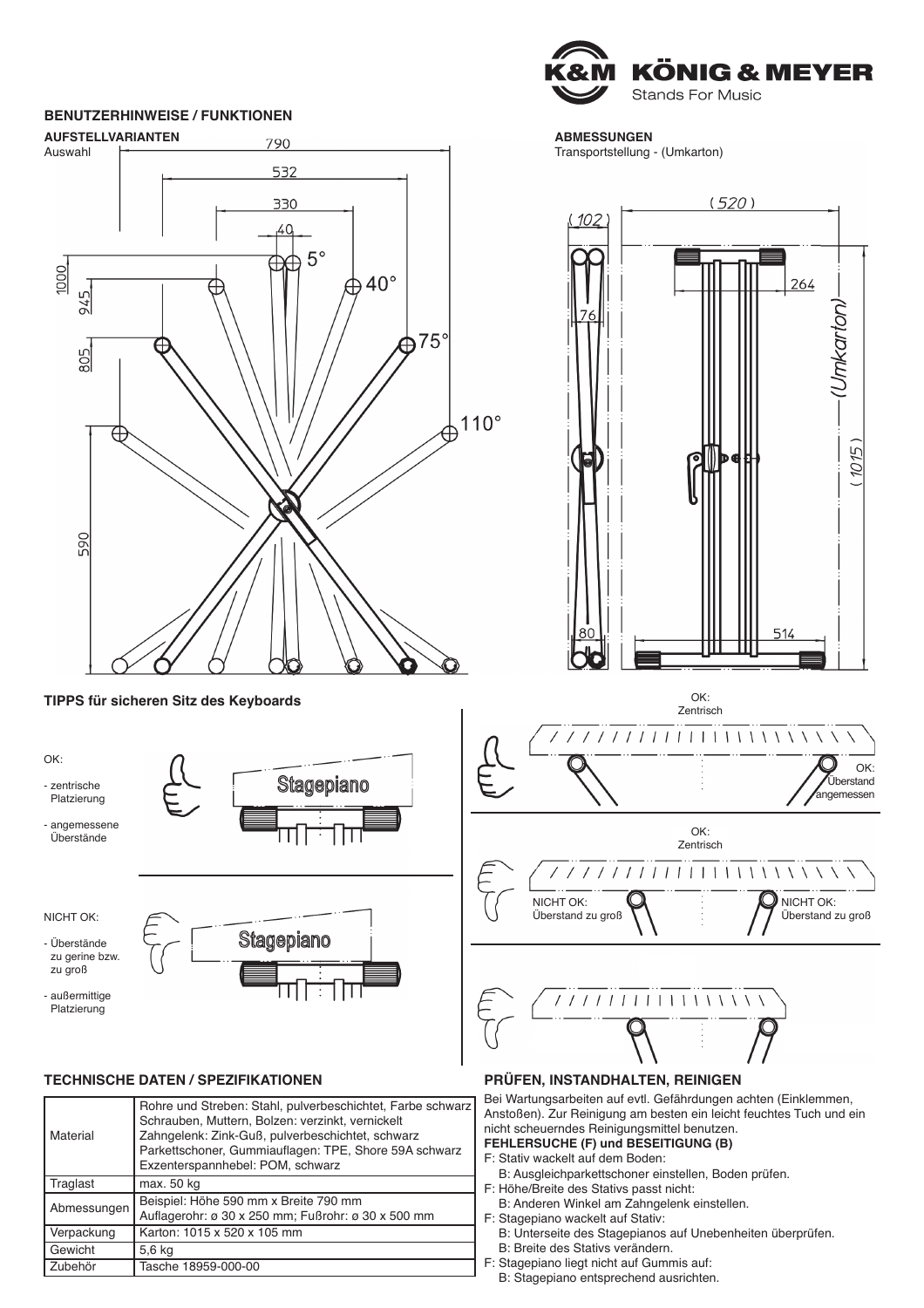# **18993 Keyboard stand »Rick 20«**



 $250$ 

- **Premium X stand comfortable and extremely sturdy**
- **Thanks to the new assignment of the double brace stand tubes, which provide for robust stability and safety**
- **The depth of 250 mm of this keyboard stand is perfect for all common stage pianos**
- **The ergonomic clamp lever makes it easy to setup the keyboard stand and - collapse it in a flash**
- **The robust metal joint is intermeshed in 5° steps and provides a multitude of - different positions**
- **The scale provides the user with the option to always select their preferred setting - With typical K&M quality features such as:**
- **solid workmanship, high quality surface coating, anti-slip rubber rests - and practical balancing end caps for uneven surfaces**
- **Height/width are universally adjustable, base tube: ø 30 x 500 mm, top tubes ø 30 x 250 mm - Weight: 5.6 kg**

Thank you for choosing this product. The instructions provide directions to all of the important set up and handling steps. We recommend you keep these instructions for future reference.

### **SAFETY NOTES**

- Maximum Load 50 kg.
- Be sure that the surface will bear the load and is suitable and level.
- The fact that the product is collapsible and adjustable, can result in the risk of pinching/wedging. Careful and attentive handling during setup, operation, and disassembly is indispensable.
- Prior to placing the instrument on the stand ensure that the mesh teeth of the adjustable locking clamp are properly meshed and the excenter clamp lever is in a locked position (parallel to the tube).
- Ensure that the weight on the stand is centered and select the proper setting width (refer to Section TIPS)
- The end caps are made of high quality material and to the extent possible free of softening agents.
- To protect particularly delicate floors (e.g. certain wood floor types) a slip resistant pad should be used, if needed.

### **SETUP INSTRUCTIONS**

- **1** Setup the stand such that the support arms (250 mm) are on the top and the base tubes (500 mm) are on the bottom.
- **2** Open the excenter clamp lever so that the teeth are in an un-locked position.
- 3. Position the top tubes such that the desired height/width is attained.
- **4** Close the excenter clamp lever so that the teeth are in a locked position. **4** NOTE:
- **4a** The teeth points should not be pressing against each other. If this is the case adjust **4a** so that the teeth line up properly.
- **4b** The lever must go past the excenter point as far as it will go and be parallel to the stand tube. **4b** This position is mandatory, in particular when it is being used with a load, but also when it is being transported or stored. The lever may only be in an open position when the stand is being setup or taken **4b** down. Otherwise, it is in an improper position.
- 



**SCALE**

the other

Based on a scale and a marking (X)

side, the stand can be adjusted to exact specifications. As such the preferred specifications

the stand is setup.

# **USAGE NOTES / FUNCTION**

#### **ADJUSTMENTS** The discs are

intermeshed in 5° intervals. The provides the options to position both bases in 30 different positions.



**KÖNIG & MEYER** GmbH & Co. KG Kiesweg 2, 97877 Wertheim, www.k-m.de 18993-015-55 Rev.09 / 18993-015-76 Rev.07 03-80-688-00 6/19

![](_page_2_Picture_33.jpeg)

**KÖNIG & MEYER Stands For Music**